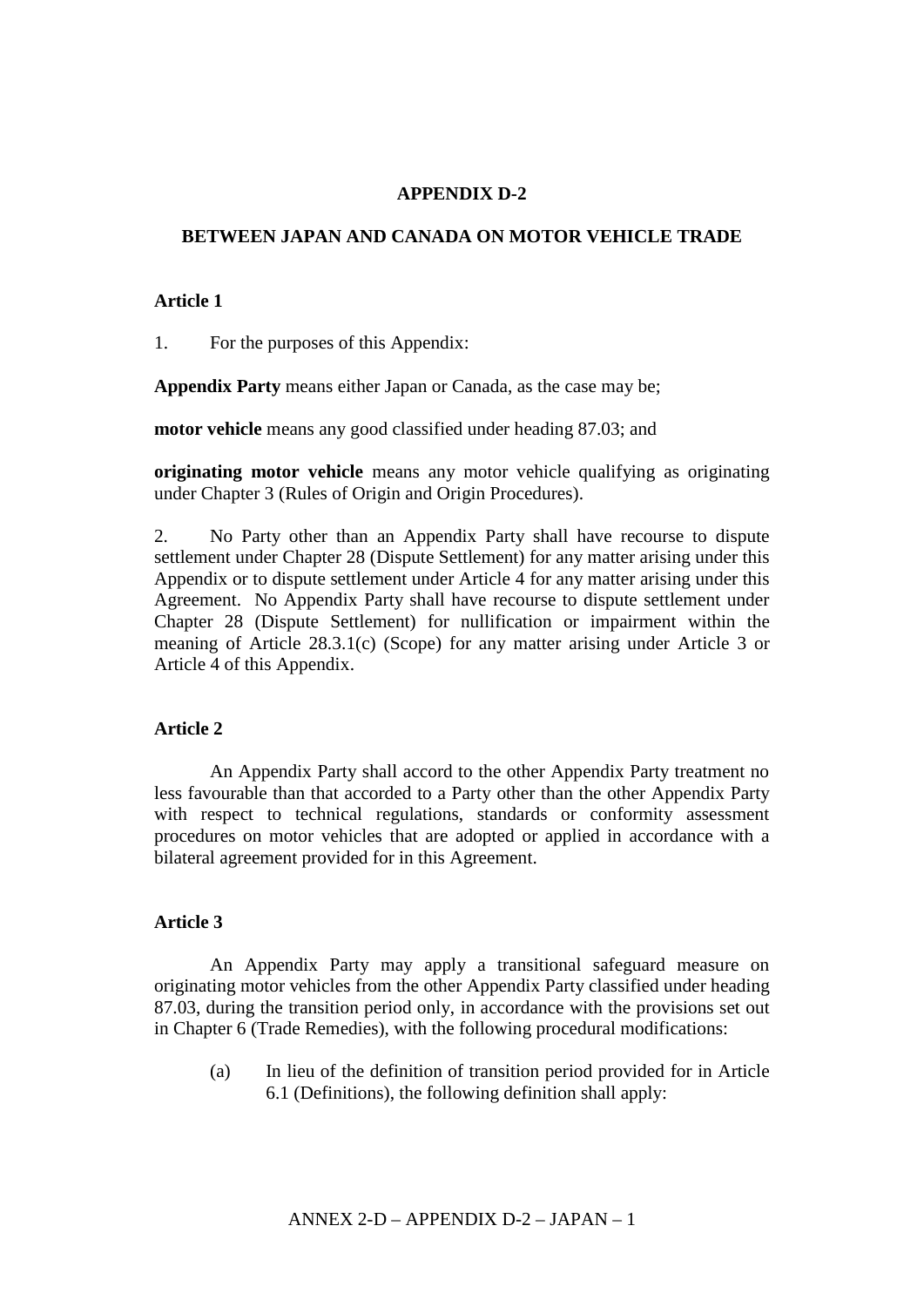**transition period** means the period beginning on the date of entry into force of this Agreement with respect to Japan and Canada and ending on the date that is 12 years after the end of the period of the staged tariff elimination for a particular good.

(b) In lieu of Article 6.4.2 (Standards for a Transitional Safeguard Measure), the following shall apply:

Neither Appendix Party shall apply a transitional safeguard measure for a period exceeding three years, except that the period may be extended by up to two years if the competent authority of the Appendix Party that applies the measure determines, in conformity with the procedures set out in Article 6.5 (Investigation Procedures and Transparency Requirements), that the transitional safeguard measure continues to be necessary to prevent or remedy serious injury and to facilitate adjustment.

- (c) Paragraphs 4 and 6 of Article 6.4 (Standards for a Transitional Safeguard Measure) shall not apply.
- (d) In lieu of paragraphs 1 and 2 of Article 6.7 (Compensation), the following shall apply:
	- (i) An Appendix Party applying a transitional safeguard measure shall consult with the other Appendix Party in order to mutually agree on appropriate trade liberalising compensation in the form of concessions that have substantially equivalent trade effects or equivalent to the value of the additional duties expected to result from the transitional safeguard measure. The Appendix Party shall provide an opportunity for those consultations no later than 30 days after the application of the transitional safeguard measure;
	- $(ii)$  If the consultations under subparagraph  $(d)(i)$  do not result in an agreement on trade liberalising compensation within 30 days after the consultations begin, the Appendix Party against whose good the transitional safeguard measure is applied may suspend the application of substantially equivalent concessions to the trade of the Appendix Party applying the transitional safeguard measure; and
	- (iii) The right of suspension referred to in subparagraph  $(d)(ii)$ shall not be exercised for the first 24 months during which a transitional safeguard measure is in effect, provided that the transitional safeguard measure conforms to the provisions of this Agreement.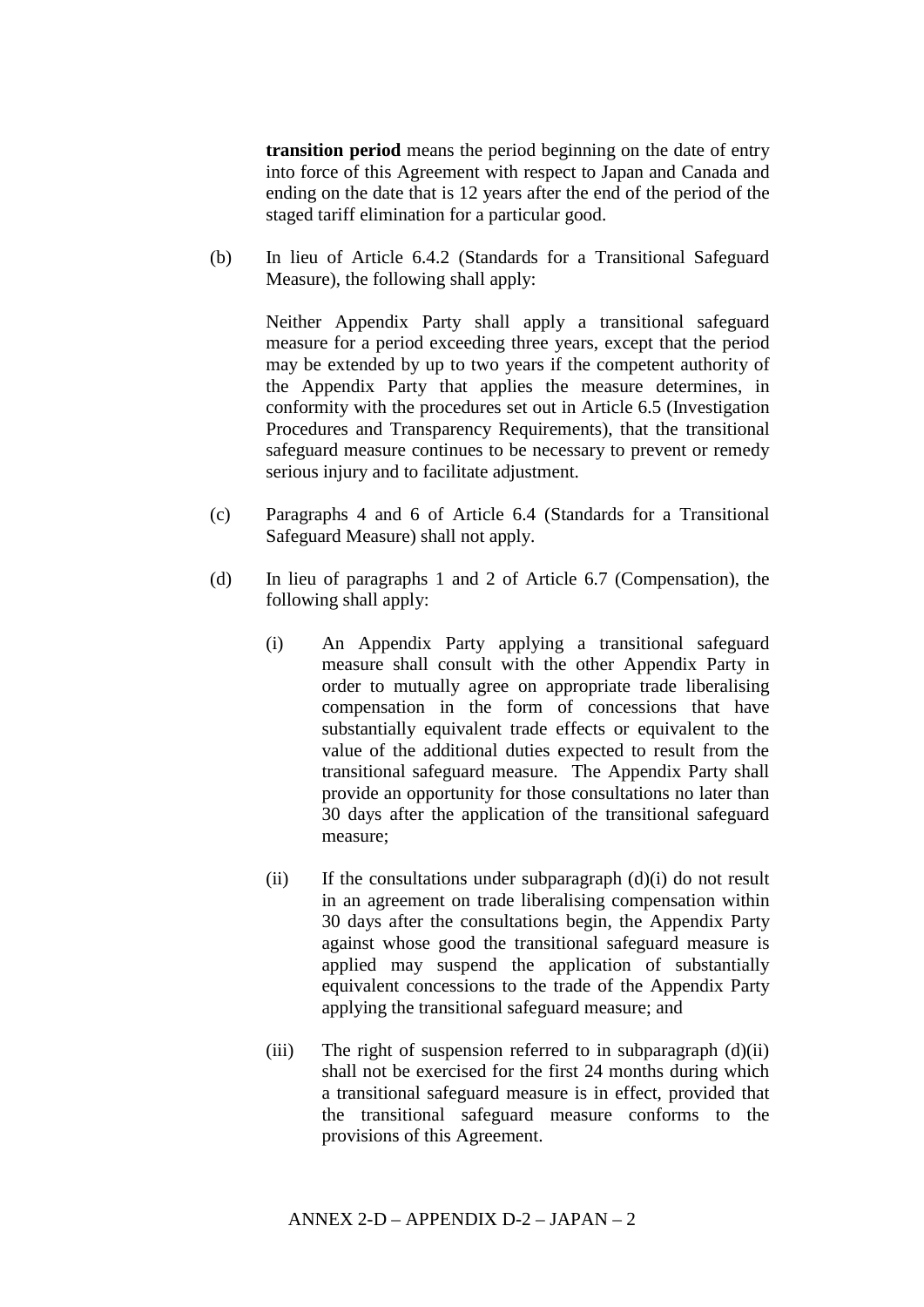# **Article 4**

<u>.</u>

1. For the purposes of this Article, the definitions set out in Article 28.1 (Definitions) shall apply, *mutatis mutandis*. 1

2. With respect to any matter described in Article 28.3 (Scope) that relates to motor vehicles, an Appendix Party may initiate the dispute settlement procedures set out in this Article in lieu of the procedures provided for in Article 28.4 (Choice of Forum), Article 28.5 (Consultations), Article 28.6 (Good Offices, Conciliation and Mediation), Article 28.7 (Establishment of a Panel), Article 28.8 (Terms of Reference), Article 28.9 (Composition of Panels), Article 28.10 (Qualifications of Panellists), Article 28.11 (Roster of Panel Chairs and Party Specific Lists), Article 28.12 (Function of Panels), Article 28.13 (Rules of Procedure for Panels), Article 28.14 (Third Party Participation), Article 28.15 (Role of Experts), Article 28.16 (Suspension or Termination of Proceedings), Article 28.17 (Initial Report), Article 28.18 (Final Report), Article 28.19 (Implementation of Final Report), Article 28.20 (Non-Implementation – Compensation and Suspension of Benefits) and Article 28.21 (Compliance Review). 2

- 3. (a) An Appendix Party may request consultations with the other Appendix Party with respect to any matter described in paragraph 2. The Appendix Party making the request for consultations shall do so in writing, and shall set out the reasons for the request, including identification of the actual or proposed measure or other matter at issue and an indication of the legal basis for the complaint. The requesting Appendix Party shall circulate the request concurrently to the other Parties through the overall contact points designated under Article 27.5.1 (Contact Points).
	- (b) The Appendix Party to which a request for consultations is made shall, unless the Appendix Parties agree otherwise, reply in writing to the request no later than seven days after the date of its receipt of the request. 3 That Appendix Party shall circulate its reply

<sup>1</sup> For the purposes of this paragraph, the references to "Article 28.5.1 (Consultations)", "Article 28.7 (Establishment of a Panel)" and "Article 28.7.1 (Establishment of a Panel) " in Article 28.1 (Definitions) shall be deemed to read "paragraph 3", "paragraph 4" and "paragraph 4(a)", respectively.

 $2^2$  For greater certainty, no Appendix Party shall have recourse to dispute settlement under this Article for any matter for which it shall not have recourse to dispute settlement under Chapter 28 (Dispute Settlement).

 $3$  For greater certainty, if the Appendix Party to which a request for consultations is made does not reply within the time period specified in this subparagraph, it shall be deemed to have received the request seven days after the date on which the Appendix Party making the request for consultations transmitted that request.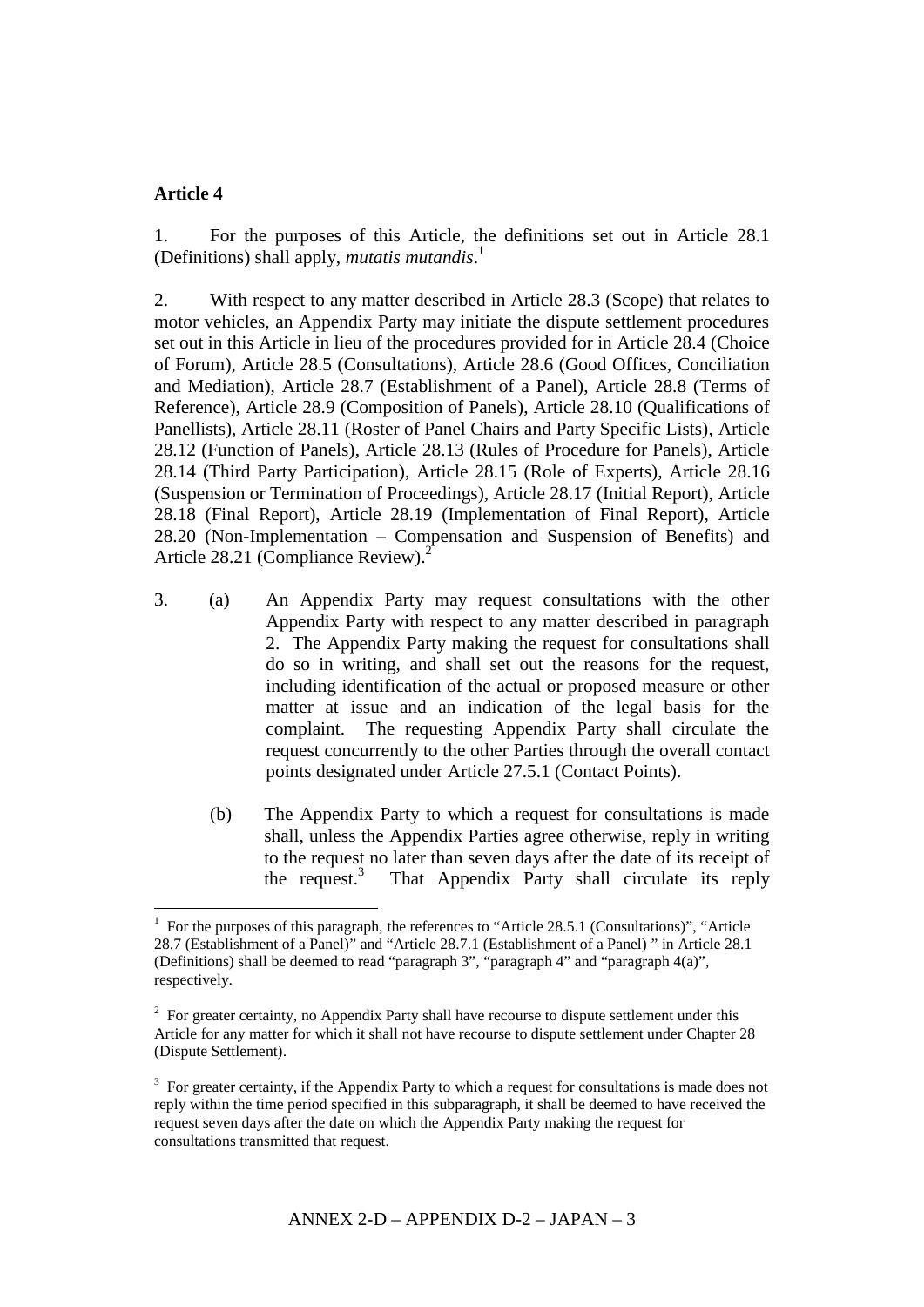concurrently to the other Parties through the overall contact points and enter into consultations in good faith.

- (c) Unless the Appendix Parties agree otherwise, they shall enter into consultations no later than 15 days after the date of receipt of the request.
- (d) Unless the Appendix Parties agree otherwise, paragraphs 5 through 8 of Article 28.5 (Consultations) shall apply, *mutatis mutandis*, 4 to the consultations under this paragraph.
- 4. (a) An Appendix Party that requested consultations under paragraph 3(a) may request, by means of a written notice addressed to the other Appendix Party, the establishment of a panel if the Appendix Parties fail to resolve the matter within a period of 30 days after the date of receipt of the request for consultations under paragraph 3(a).
	- (b) The complaining Appendix Party shall circulate the request concurrently to the other Parties through the overall contact points designated under Article 27.5.1 (Contact Points).
	- (c) Paragraphs 3, 4 and 7 of Article 28.7 (Establishment of a Panel) shall apply, *mutatis mutandis*, to the establishment of a panel. Unless the Appendix Parties agree otherwise, the panel shall be composed in a manner consistent with this Article and, subject to the time frames set out in paragraph 6, the Rules of Procedure.
- 5. (a) Unless the Appendix Parties agree otherwise no later than 15 days after the date of delivery of the request for the establishment of a panel, the terms of reference shall be to:
	- (i) examine, in the light of the relevant provisions of this Agreement, the matter referred to in the request for the establishment of a panel under paragraph  $4(a)$ ; and
	- (ii) make findings and determinations, and any jointly requested recommendations, together with its reasons therefor, as provided for in Article 28.17.4 (Initial Report) as applied pursuant to paragraph 8.
	- (b) If, in its request for the establishment of a panel, the complaining Appendix Party claims that a measure nullifies or impairs benefits

The subset of this subparagraph, the references to "this Article" in paragraphs 6 and 7 of 4 and 7 of Article 28.5 (Consultations) shall be deemed to read "this paragraph".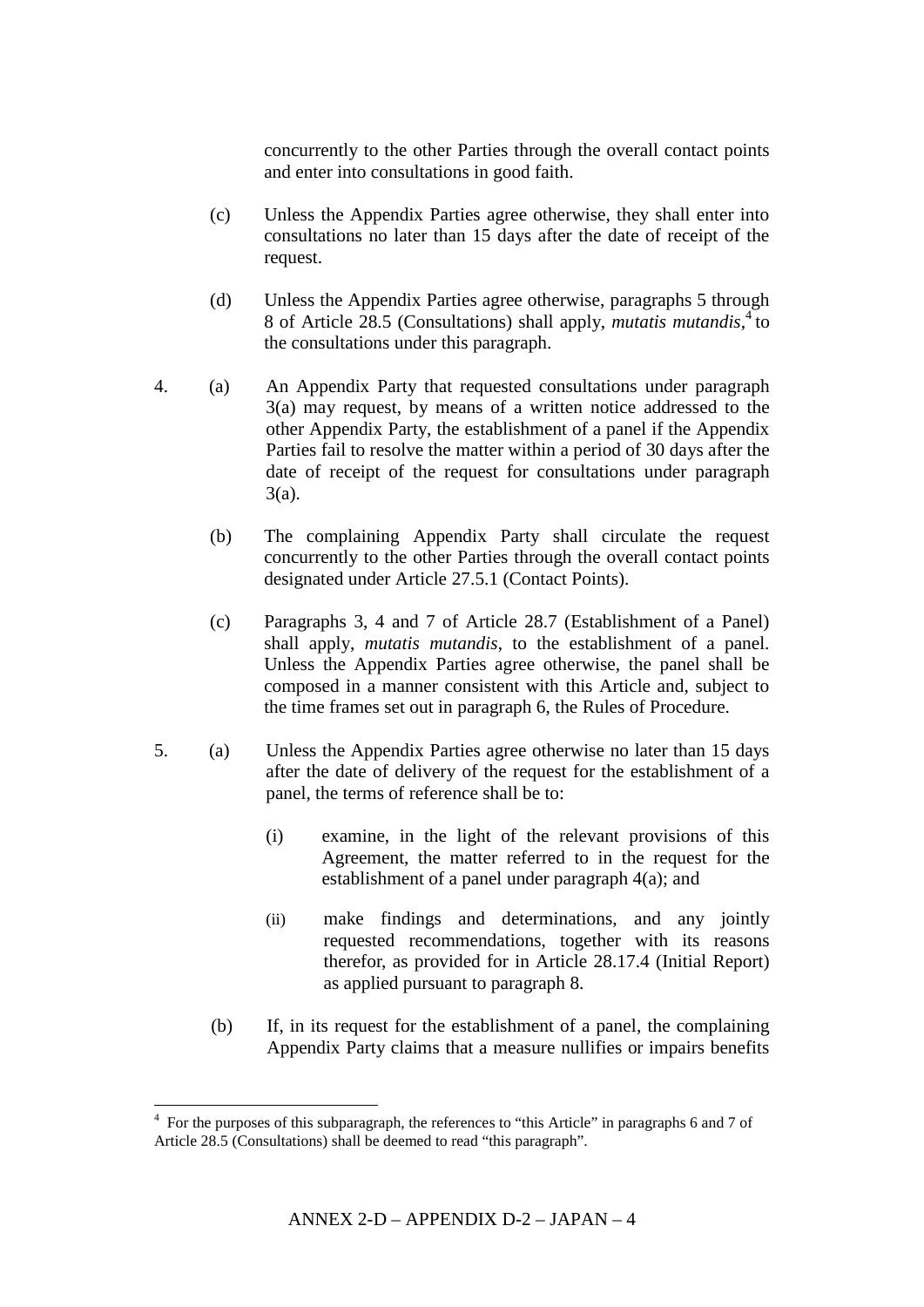within the meaning of Article 28.3.1(c) (Scope), the terms of reference shall so indicate.

- 6. (a) A panel shall be composed of three members.
	- (b) Unless the Appendix Parties agree otherwise, they shall apply the following procedures to compose a panel:
		- (i) Within a period of 15 days after the date of delivery of the request for the establishment of a panel under paragraph 4(a), the complaining Appendix Party, on the one hand, and the responding Appendix Party, on the other, shall each appoint a panellist and notify each other of those appointments.
		- (ii) If the complaining Appendix Party fails to appoint a panellist within the period specified in subparagraph (b)(i), the dispute settlement proceedings shall lapse at the end of that period.
		- (iii) If the responding Appendix Party fails to appoint a panellist within the period specified in subparagraph (b)(i), the complaining Appendix Party shall select the panellist not yet appointed:
			- (A) from the responding Appendix Party's list established under Article 28.11.9 (Roster of Panel Chairs and Party Specific Lists);
			- (B) if the responding Appendix Party has not established a list under Article 28.11.9 (Roster of Panel Chairs and Party Specific Lists), from the roster of panel chairs established under Article 28.11 (Roster of Panel Chairs and Party Specific Lists); or
			- (C) if the responding Appendix Party has not established a list under Article 28.11.9 (Roster of Panel Chairs and Party Specific Lists) and no roster of panel chairs has been established under Article 28.11 (Roster of Panel Chairs and Party Specific Lists), by random selection from a list of three candidates, who are not nationals of the complaining Appendix Party, nominated by the complaining Appendix Party,

no later than 20 days after the date of delivery of the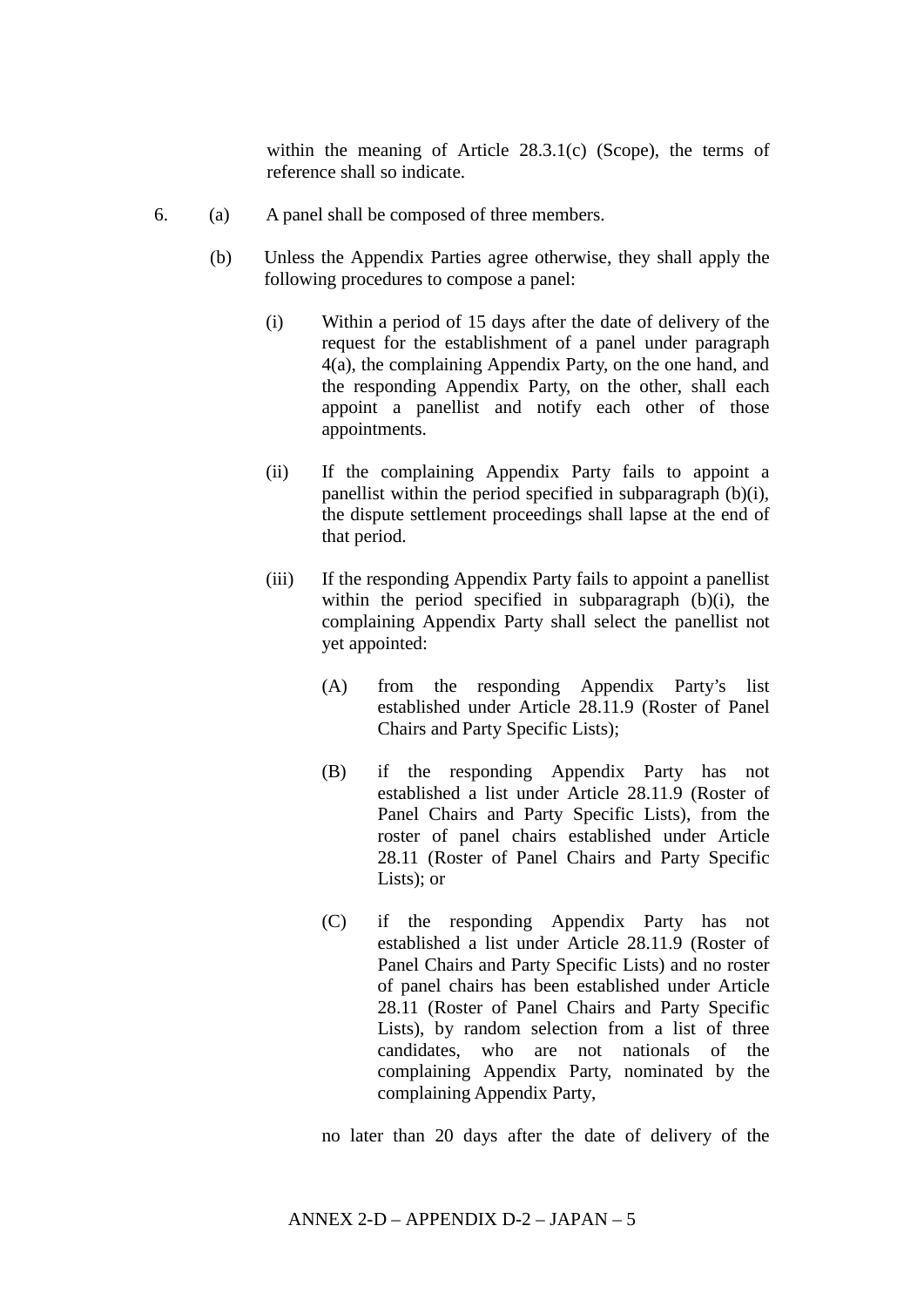request for the establishment of a panel under paragraph 4(a).

- (iv) For appointment of the third panellist, who shall serve as chair:
	- (A) the Appendix Parties shall endeavour to agree on the appointment of a chair;
	- (B) if the Appendix Parties fail to appoint a chair under subparagraph  $(b)(iv)(A)$  within a period of 15 days after the date of delivery of the request for the establishment of the panel under paragraph 4(a), the Appendix Parties shall select the chair by random selection from the roster established under Article 28.11 (Roster of Panel Chairs and Party Specific Lists) within a period of 20 days after the date of delivery of the request for the establishment of the panel; or
	- (C) if a roster has not been established under Article 28.11 (Roster of Panel Chairs and Party Specific Lists), and subparagraphs  $(b)(iv)(A)$  and  $(B)$  cannot apply, each Appendix Party may nominate up to three candidates. The chair shall be randomly selected from those candidates that are nominated within a period of 20 days after the date of delivery of the request for the establishment of a panel under paragraph 4(a).
	- (D) The chair shall not be a national of either Appendix Party and any nationals of the Appendix Parties appointed to the roster established under Article 28.11 (Roster of Panel Chairs and Party Specific Lists) shall be excluded from a selection process under subparagraph (b)(iv).
- (v) If a panellist selected under subparagraph (b)(iii) or (iv)(B) is unable to serve on the panel, the Appendix Parties shall meet no later than five days after the date of learning that the panellist is unavailable to select another panellist from among the remaining members of the list (in the case of subparagraph  $(b)(iii)$  or the roster (in the case of subparagraph  $(b)(iv)(B)$ ).
- (vi) If a panellist appointed under this paragraph resigns or becomes unable to serve on the panel, either during the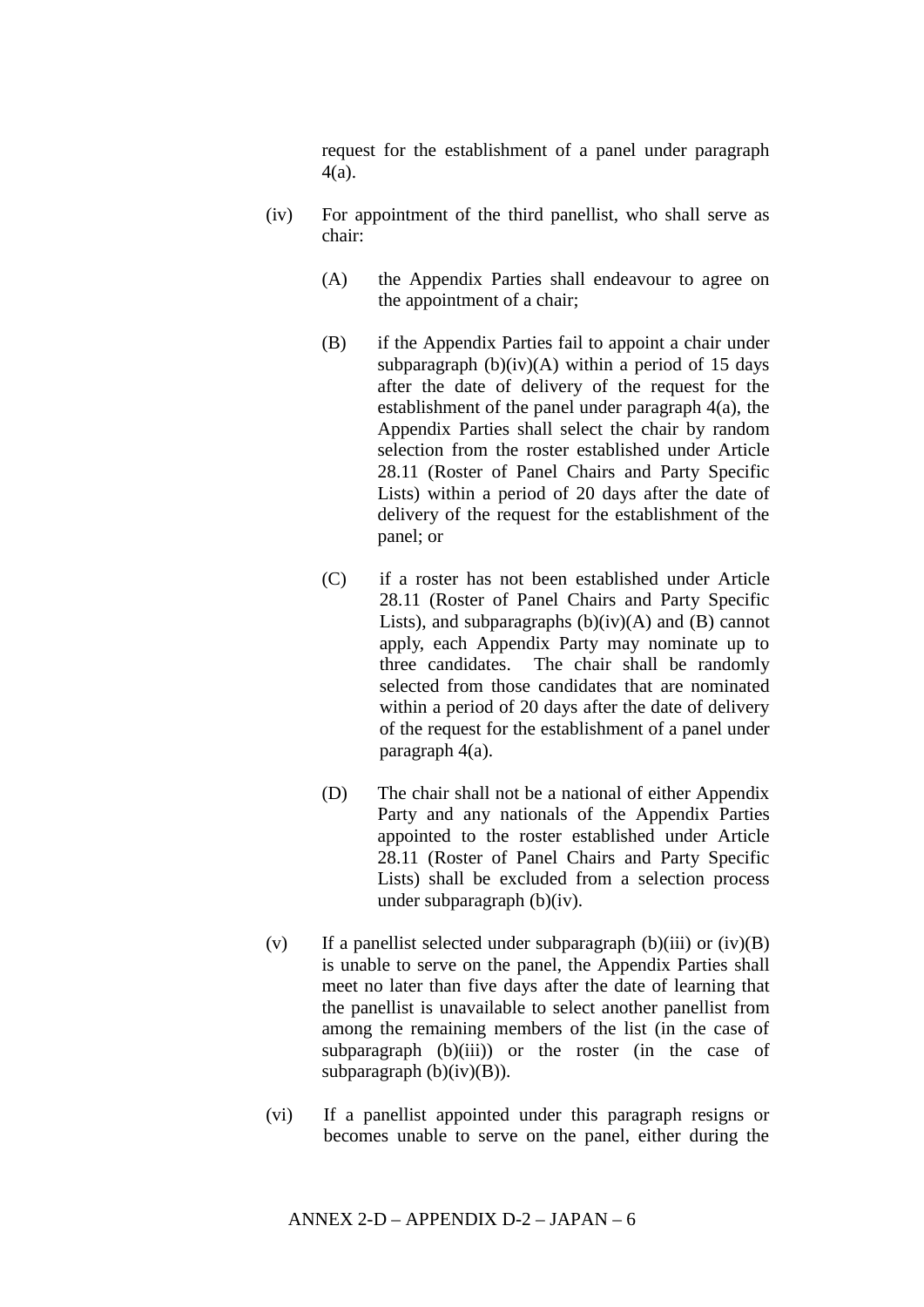course of proceeding or when the panel is reconvened under paragraph 13 or Article 28.21 (Compliance Review) as applied under paragraph 12, 17 or 18, a replacement panellist shall be appointed within 12 days in accordance with the selection procedures prescribed in this subparagraph for the appointment of the original panell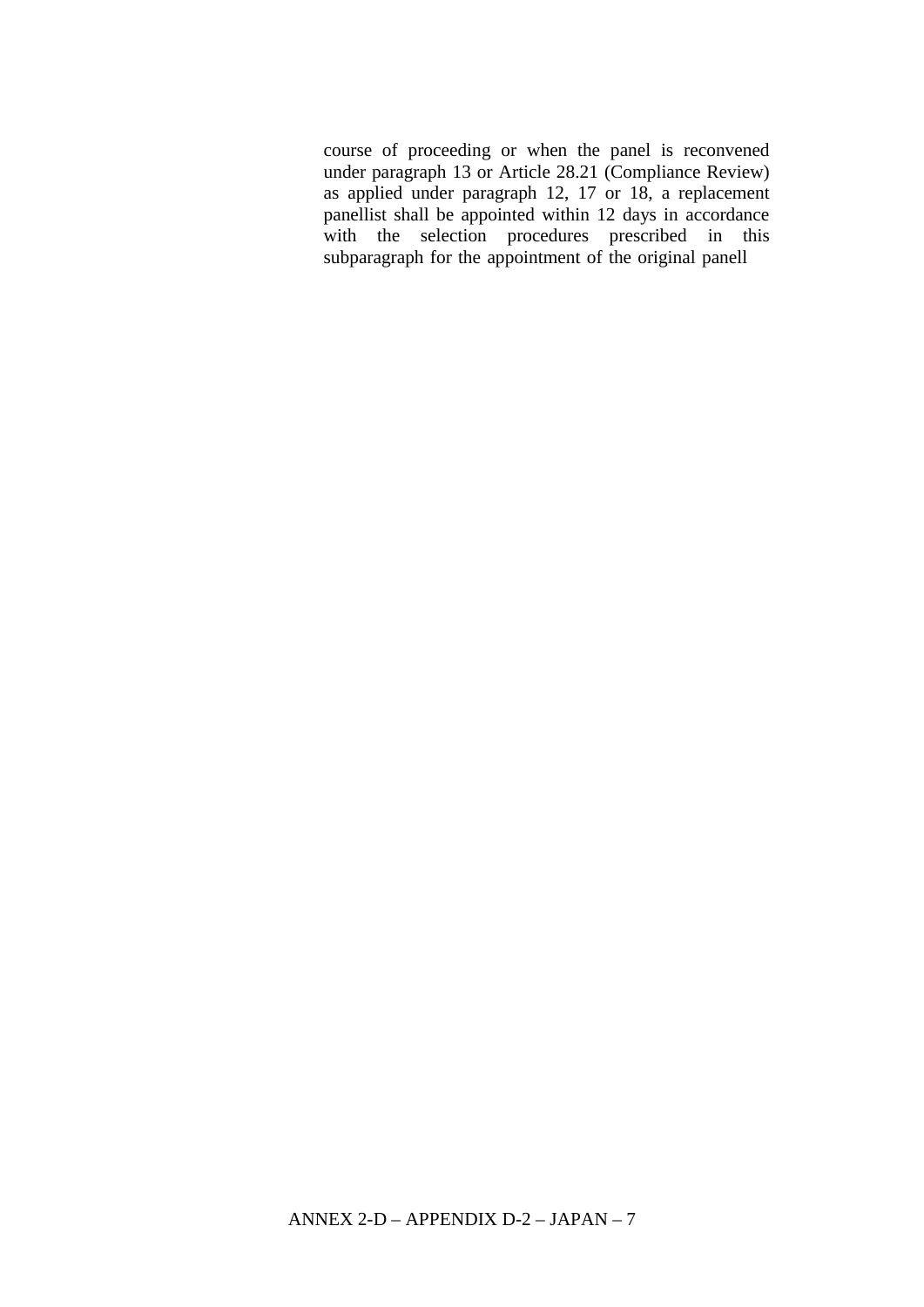- (c) with respect to Article 28.17.7 (Initial Report), an Appendix Party may submit written comments to the panel on its initial report no later than 10 days after the presentation of the initial report or within another period as the Appendix Parties may agree; and
- (d) with respect to Article 28.18.1 (Final Report), the panel shall present a final report to the Appendix Parties, including any separate opinions on matters not unanimously agreed, no later than 20 days after presentation of the initial report. After taking any steps to protect confidential information, and no later than 15 days after the presentation of the final report, the Appendix Parties shall release the final report to the public.

9. Unless the Appendix Parties agree otherwise, paragraphs 1 and 2 of Article 28.19 (Implementation of Final Report) shall apply, *mutatis mutandis*, 7 to the implementation of the final report.

- 10. (a) Unless the Appendix Parties agree otherwise, if in its final report the panel determines that:
	- (i) (A) the measure at issue is inconsistent with an Appendix Party's obligations in this Agreement;
		- (B) an Appendix Party has otherwise failed to carry out its obligations in this Agreement; or
		- (C) the measure at issue is causing nullification or impairment within the meaning of Article 28.3.1(c) (Scope);

and

(ii) the non-conformity or the nullification or impairment that the panel has determined to exist has materially affected the sale, offering for sale, purchase, transportation, distribution or use of originating motor vehicles from the complaining Appendix Party,

the complaining Appendix Party may suspend the application to the responding Appendix Party of benefits in accordance with this paragraph, paragraph 11 and paragraphs 13 through 16.

(b) Unless the Appendix Parties agree otherwise, the responding Appendix Party shall have a reasonable period of time in which to

 $\overline{a}$  For the purposes of this paragraph, the reference to "this Chapter" in Article 28.19.1

<sup>(</sup>Implementation of Final Report) shall be deemed to read "this Article".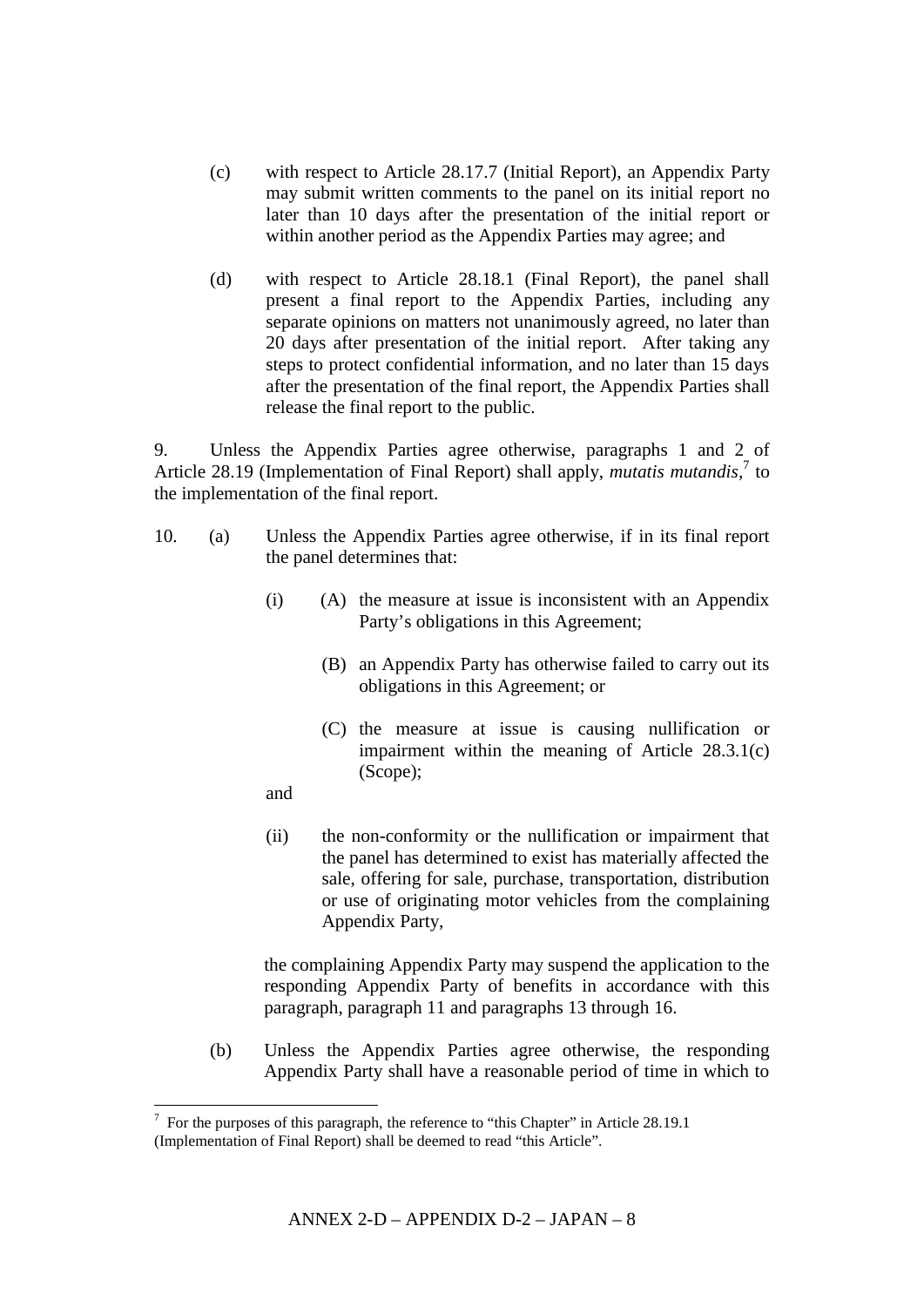eliminate the non-conformity or nullification or impairment if it is not practicable to do so immediately.

- (c) Unless the Appendix Parties agree otherwise, the reasonable period of time shall be:
	- (i) six months from the presentation of the final report under Article 28.18.1 (Final Report) as applied pursuant to paragraph 8; or
	- (ii) if elimination of the non-conformity or nullification or impairment requires amendment of laws or regulations adopted by the Diet of Japan or the Parliament of Canada, or the legislative body of local subdivision, 12 months from the presentation of the final report.
- 11. (a) The responding Appendix Party shall, if requested by the complaining Appendix Party, enter into negotiations with the complaining Appendix Party no later than 15 days after receipt of that request, with a view to developing mutually acceptable compensation, if:
	- (i) the responding Appendix Party has notified the complaining Appendix Party that it does not intend to eliminate the nonconformity or the nullification or impairment; or
	- (ii) following the expiry of the reasonable period of time set out in paragraph  $10(c)$ , there is disagreement between the Appendix Parties as to whether the responding Appendix Party has eliminated the non-conformity or the nullification or impairment.
	- (b) A complaining Appendix Party may suspend benefits in accordance with subparagraph (c) if the Appendix Parties have:
		- (i) been unable to agree on compensation within a period of 30 days after the period for developing compensation has begun in accordance with subparagraph (a); or
		- (ii) agreed on compensation but the complaining Appendix Party considers that the responding Appendix Party has failed to observe the terms of the agreement.
	- (c) A complaining Appendix Party may, at any time after the conditions set out in subparagraph (b) are met in relation to the complaining Appendix Party, provide a written notice to the responding Appendix Party that it intends to suspend benefits under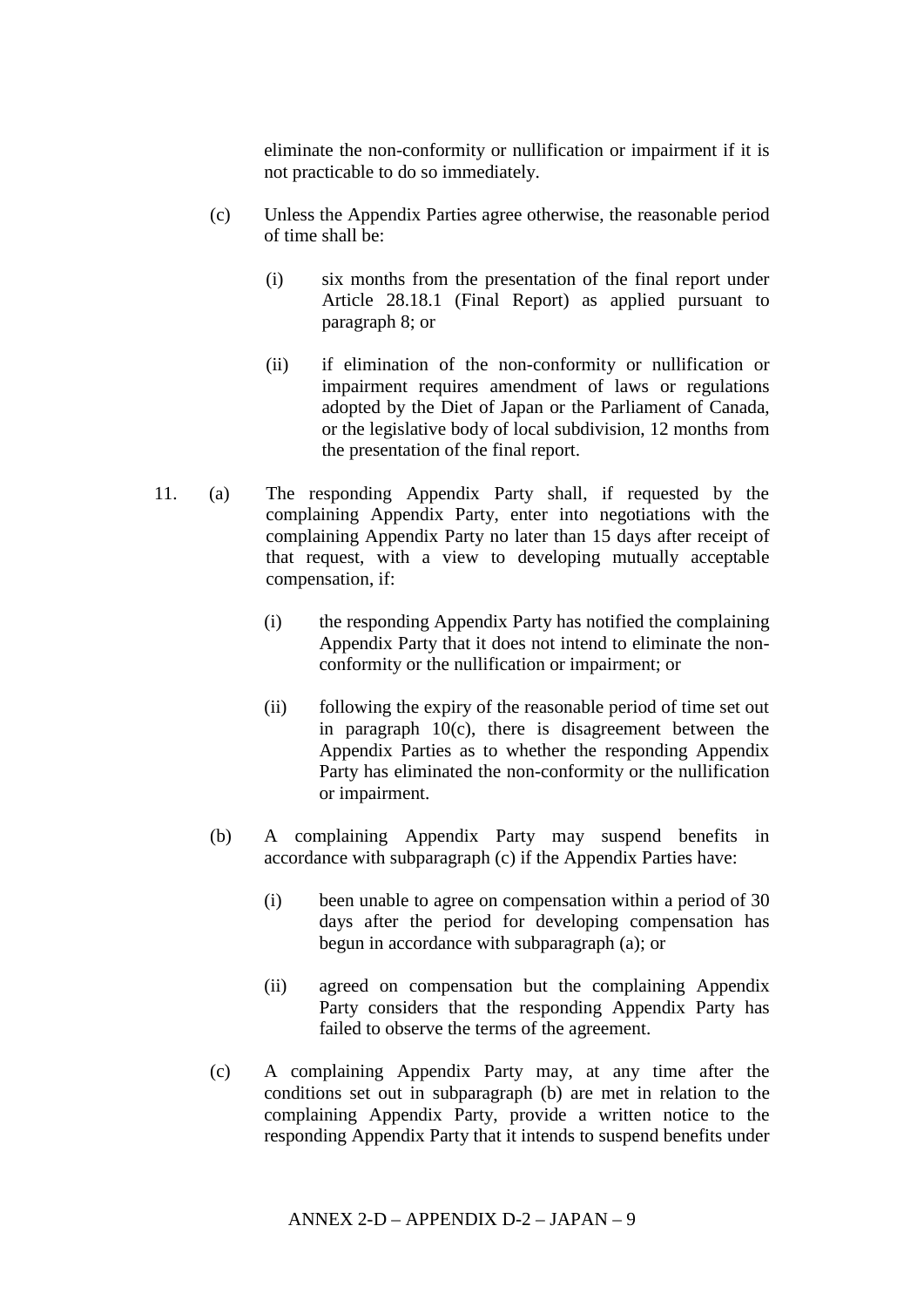paragraph 14 or 15. The notice shall specify the level of benefits that the complaining Appendix Party proposes to suspend. The complaining Appendix Party may begin suspending benefits in accordance with paragraph 14 or 15 after the date on which it provides the notice.

(d) Compensation and suspension of benefits shall be temporary measures. None of these measures is preferred to full implementation through elimination of the non-conformity or the nullification or impairment. Compensation and suspension of benefits shall only be applied until the responding Appendix Party has eliminated the non-conformity or the nullification or impairment, or until a mutually satisfactory solution is reached.

12. Unless the Appendix Parties agree otherwise, if in its final report the panel determines that the non-conformity or the nullification or impairment that the panel has determined to exist under paragraph 10(a)(i) has not materially affected the sale, offering for sale, purchase, transportation, distribution or use of originating motor vehicles from the complaining Appendix Party, the procedures provided for in paragraphs 3 through 7 of Article 28.19 (Implementation of Final Report), Article 28.20 (Non-Implementation – Compensation and Suspension of Benefits) and Article 28.21 (Compliance Review) shall apply, *mutatis mutandis*.

- 13. (a) If the responding Appendix Party considers that:
	- (i) the level of benefits proposed to be suspended under paragraph 15 is manifestly excessive; or
	- (ii) it has eliminated the non-conformity or the nullification or impairment that the panel has determined to exist,

it may, no later than 30 days after the date of delivery of the written notice provided by the complaining Appendix Party under paragraph 11(c), request that the panel be reconvened to consider the matter. The responding Appendix Party shall deliver its request in writing to the complaining Appendix Party. The panel shall reconvene as soon as possible after the date of delivery of the request and shall present its determination to the Appendix Parties no later than 90 days after delivery of the request.

(b) If the panel determines that the level of benefits the complaining Appendix Party proposes to suspend under paragraph 15 is manifestly excessive, it shall determine the level of benefits that the complaining Appendix Party may suspend. The panel shall determine: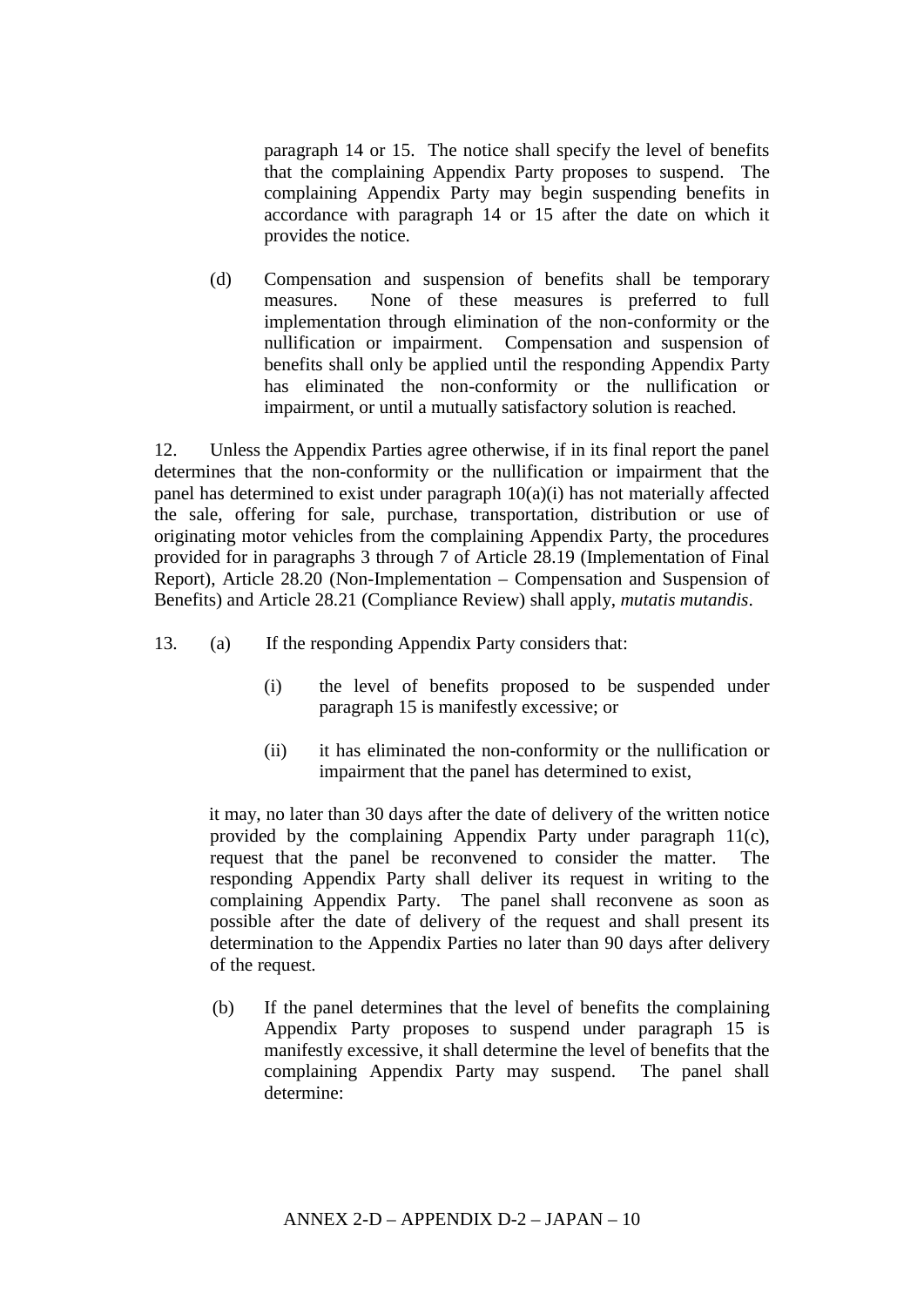- (i) the level of benefits of equivalent effect, as set out in Article 28.20.5 (Non-Implementation – Compensation and Suspension of Benefits); and
- (ii) if the prevailing most-favoured-nation applied rate of customs duty imposed by the complaining Appendix Party on motor vehicles classified under heading 87.03 is zero per cent, the level of benefits equivalent to the effect of application by the responding Appendix Party of its prevailing most-favoured-nation applied rate of customs duty on motor vehicles classified under heading 87.03.

14. Unless the panel has determined that the responding Appendix Party has eliminated the non-conformity or the nullification or impairment, 30 days after the later of:

- (a) the date on which the complaining Appendix Party provides the notice under paragraph 11(c); or
- (b) if the responding Appendix Party requests that the panel be reconvened to consider the matter under paragraph 13(a)(ii), the date that the panel issues its determination under paragraph 13,

the complaining Appendix Party may increase the rate of customs duty on originating motor vehicles from the responding Appendix Party classified under heading 87.03 to a level not to exceed the prevailing most-favourednation applied rate of customs duty on those motor vehicles, for a period of up to 100 days following the 30-day period.

- 15. Unless the panel has determined that the responding Appendix Party has eliminated the non-conformity or the nullification or impairment:
	- (a) if the panel determines the level of benefits under paragraph 13(b), 30 days after the later of the date on which the complaining Appendix Party provides the notice under paragraph 11(c) or the date that the panel issues its determination under paragraph 13, the complaining Appendix Party may:
		- (i) increase the rate of customs duty on originating motor vehicles from the responding Appendix Party classified under heading 87.03 up to the level the panel has determined under paragraph 13(b)(i); or
		- (ii) if the prevailing most-favoured-nation applied rate of customs duty imposed by the complaining Appendix Party on motor vehicles under heading 87.03 is zero per cent, suspend the application to the responding Appendix Party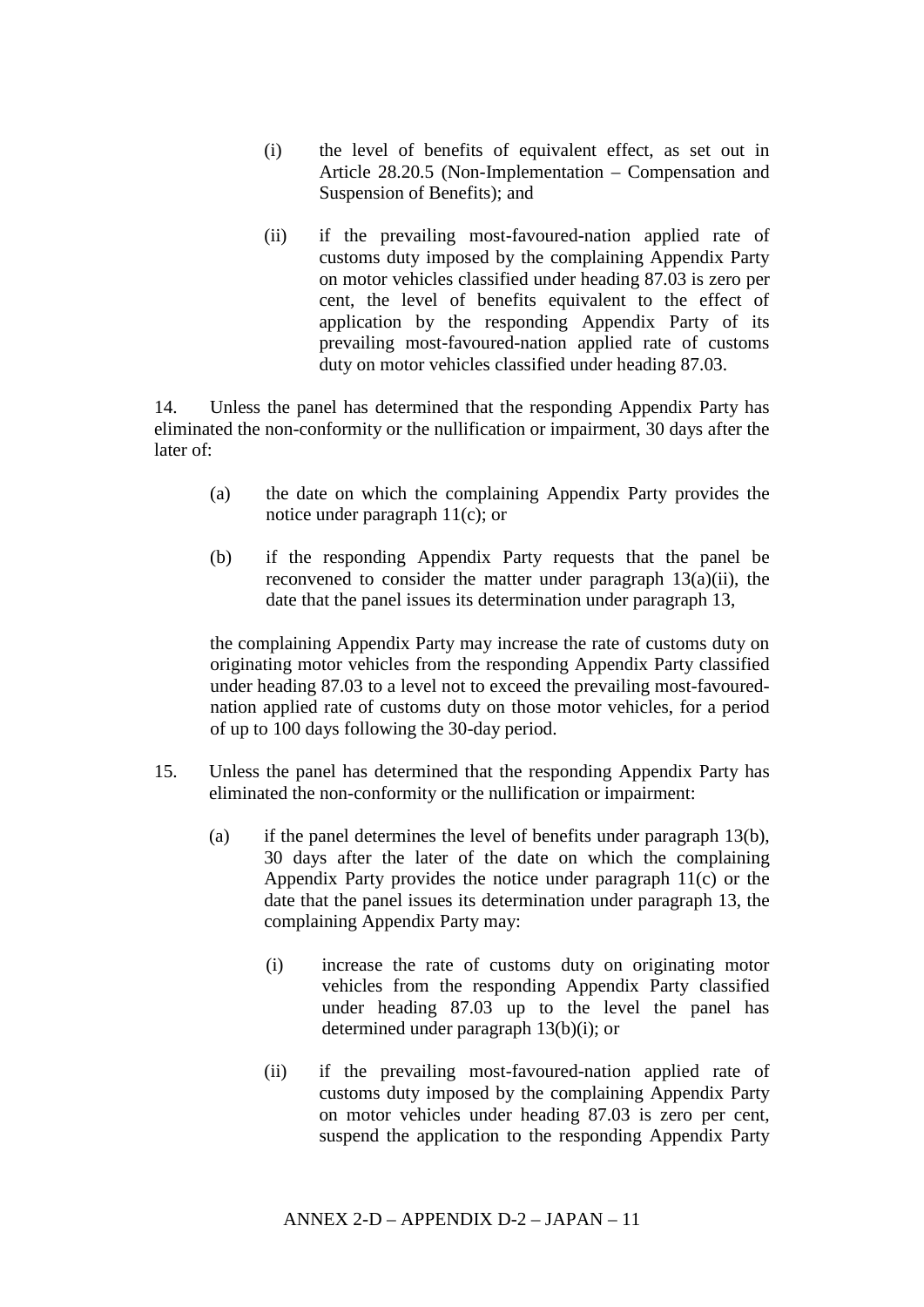of benefits with respect to originating goods from the responding Appendix Party:

- (A) up to the level the panel has determined under paragraph  $13(b)(i)$ ; and
- (B) up to the level the panel has determined under paragraph  $13(b)(ii)$  for a period of up to 100 days following the 30-day period,

and

(b) if the responding Appendix Party does not request that the panel be reconvened to consider the matter under paragraph 13(a)(i) or the panel has not determined the level under paragraph 13(b), after the 30-day period, the complaining Appendix Party may suspend the application to the responding Appendix Party of benefits up to the level the complaining Appendix Party has proposed to suspend under paragraph 11(c),

provided that the increased rate of customs duty applied to any goods under this paragraph shall not exceed the prevailing most-favoured-nation applied rate of customs duty on such goods.

16. As long as the complaining Appendix Party is applying the increased rate of customs duty under paragraph 14, it shall not suspend the application to the responding Appendix Party of benefits under paragraph 15.

17. Unless the Appendix Parties agree otherwise, Article 28.21 (Compliance Review) shall apply, *mutatis mutandis*, 8 to compliance review.

18. If a final report is presented after the 10-year period beginning on the date of entry into force of this Agreement, the procedures provided for in paragraphs 3 through 7 of Article 28.19 (Implementation of Final Report), Article 28.20 (Non-Implementation – Compensation and Suspension of Benefits) and Article 28.21 (Compliance Review) shall apply, *mutatis mutandis*, in lieu of the procedures provided for in paragraphs 10 through 17.

**Article 5** 9

1

<sup>&</sup>lt;sup>8</sup> For the purposes of this paragraph, the references to "Article 28.20 (Non-Implementation – Compensation and Suspension of Benefits)" in Article 28.21 (Compliance Review) shall be deemed to read "paragraphs 11 and 13 through 16".

<sup>&</sup>lt;sup>9</sup> No Appendix Party shall have recourse to dispute settlement under Chapter 28 (Dispute Settlement) or Article 4 for any matter arising under this Article.